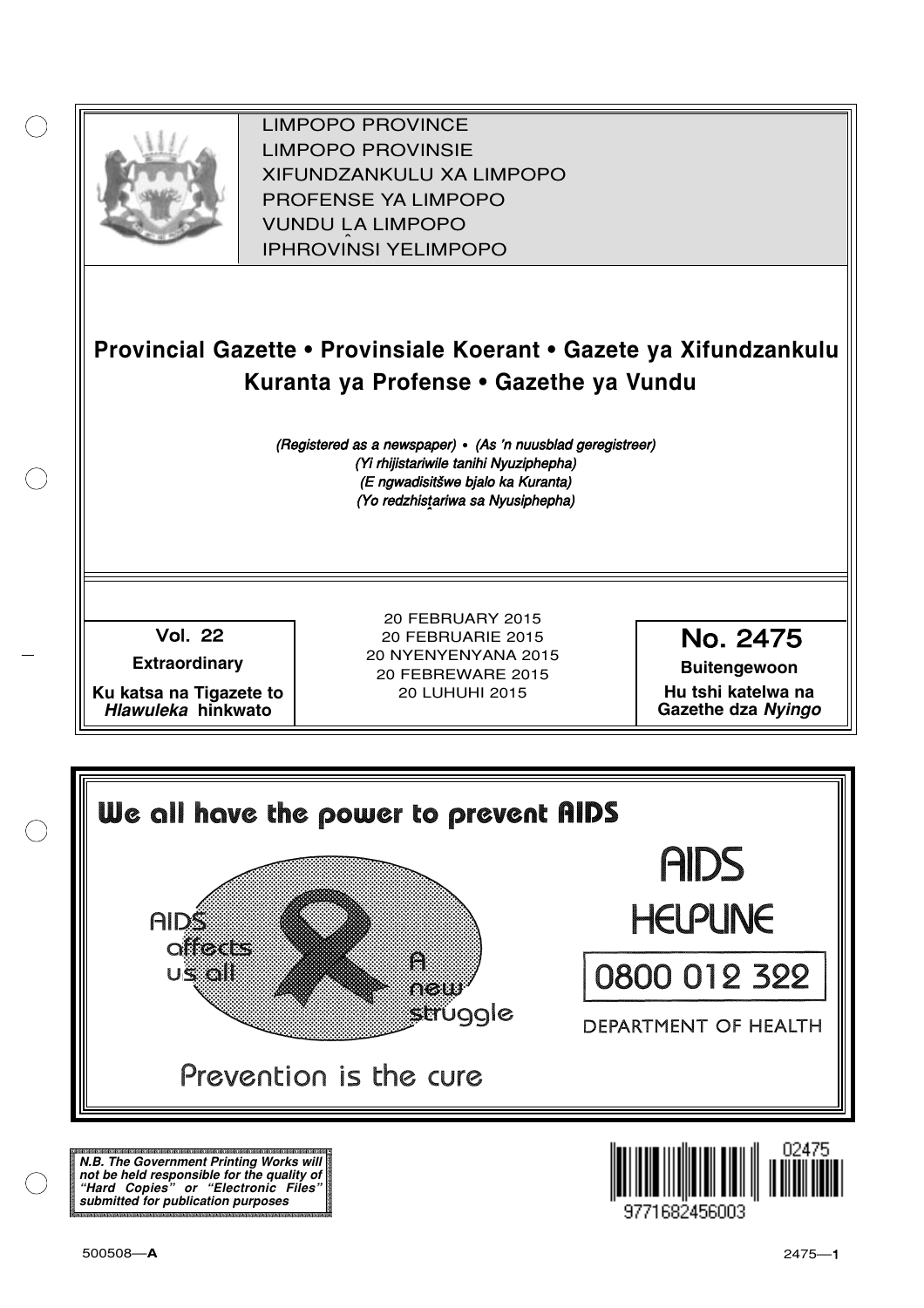#### **IMPORTANT NOTICE**

**The Government Printing Works will not be held responsible for faxed documents not received due to errors on the fax machine or faxes received which are unclear or incomplete. Please be advised that an "OK" slip, received from a fax machine, will not be accepted as proof that documents were received by the GPW for printing. If documents are faxed to the GPW it will be the sender's responsibility to phone and confirm that the documents were received in good order.**

**Furthermore the Government Printing Works will also not be held responsible for cancellations and amendments which have not been done on original documents received from clients.**

#### **CONTENTS • INHOUD**

| No. |                               | Paae<br>No. | Gazette<br>No. |
|-----|-------------------------------|-------------|----------------|
|     | <b>LOCAL AUTHORITY NOTICE</b> |             |                |
| 21  |                               |             | 2475           |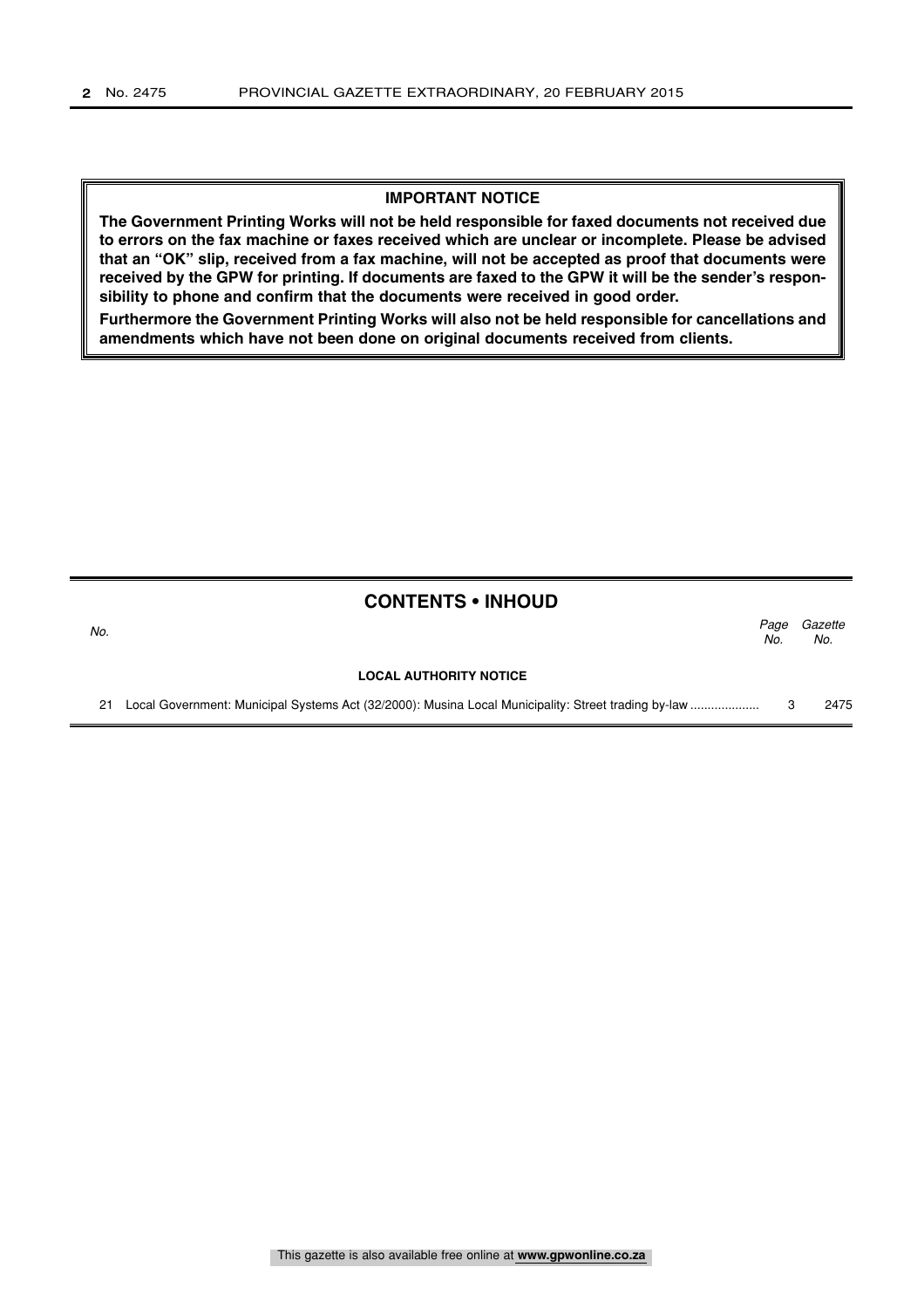### **LOCAL AUTHORITY NOTICE**

#### **LOCAL AUTHORITY NOTICE 21**

MUSINA LOCAL MUNICIPALITY [NP-341]



## STREET TRADING BY-LAW

The Municipal Manager of Musina Local Municipality hereby in terms of section 13 of the Local Government: Municipal Systems Act, 2000 (Act 32 of 2000), publishes street trading by-law for the municipality as approved by its council as set out hereunder.

#### Table of contents

- 1. Definitions
- 2. Applications for street trading
- 3. Prohibitions
- 4. Restrictions
- 5. Cleanliness of place of business and protection of public health
- 6. Trading in parks and gardens
- 7. Objects used for display of goods
- 8. Removal and impoundment
- 9. Disposal of impounded goods
- 10. Offences and penalties
- 11. Repeal
- 12. Short title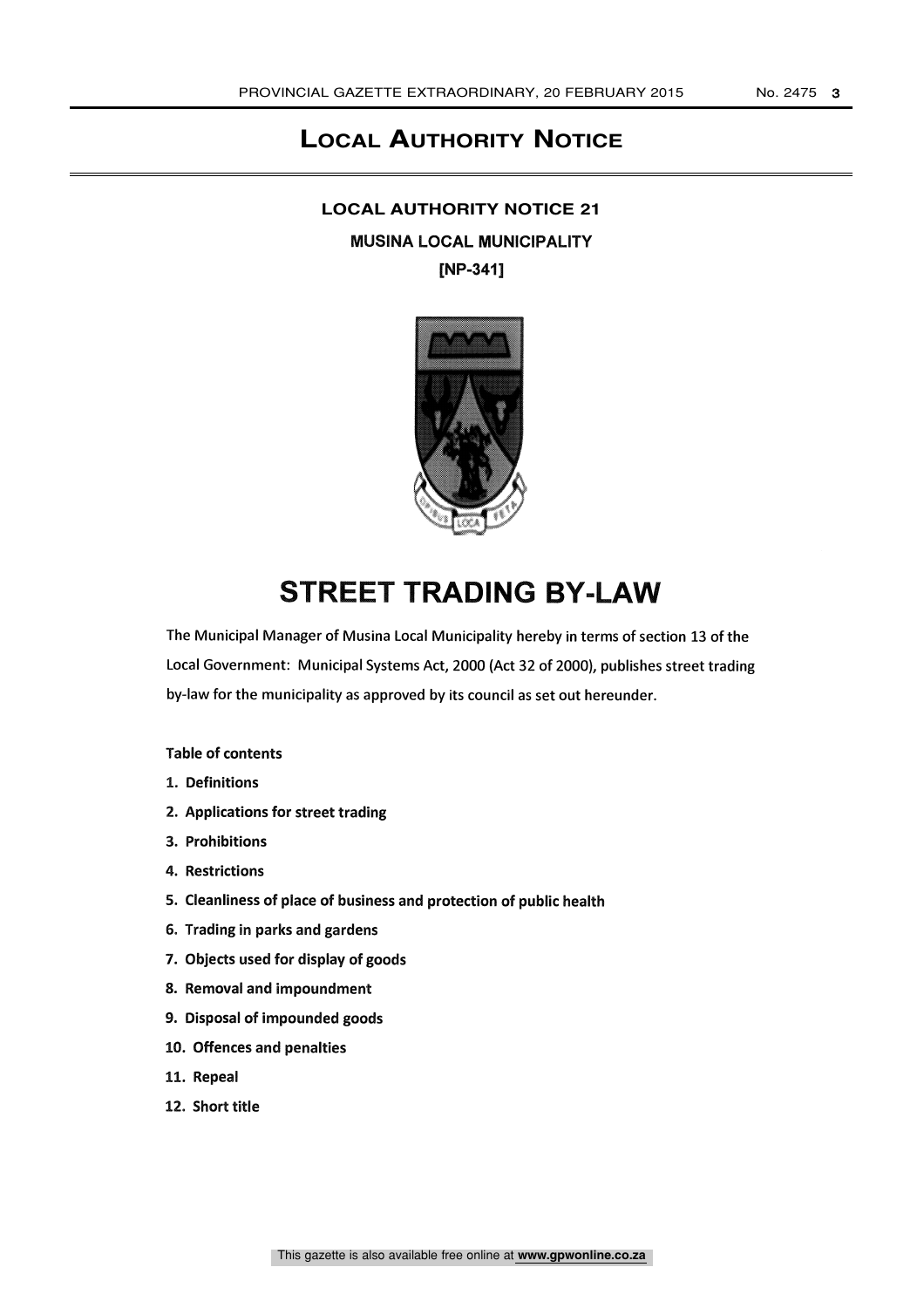#### 1. Definitions

In this by-law any word or expression defined in the act shall bear the meaning unless the context indicates otherwise:

"approved" means approved by the municipality in writing;

"association" means persons who are self-employed and have organised themselves into a street trader association with a constitution and a code of conduct;

"authorized official" means an official of the Council to whom it has delegated a duty, function or power under this by-law in relation to the exercise or performance of that duty, function or power and includes any employee acting under the control and direction of such official;

"Council" means the Council of the Musina Local Municipality;

"local authority service" means any system conducted by or on behalf of a local authority for the collection, conveyance, treatment or disposal of refuse, sewage or storm-water or for the generation, impounding storage, purification or supply of water, gas or electricity;

"local authority service works" means all property or works of whatsoever nature necessary or desirable for or incidental to any local authority service;

"nuisance" means any act, omission or condition on any premises, including any building, structure or growth thereof, which is offensive, injurious, dangerous or harmful to health or environment, which materially interferes with the ordinary comfort, convenience, peace or quite of the public or which adversely affects the safety of the public;

"prescribed" means prescribed by the Council by resolution;

"property" in relation to a street trader, means any goods, receptacle, vehicle or movable structure used or intended to be used in connection with the carrying on of business as such;

"public place" means any street and any square, park, recreation ground, garden, commonage or enclosed or open space;

"public road" means any road, street or thoroughfare or any other place (whether a thoroughfare or not) which is commonly used by the public or any section thereof or to which the public or any section thereof has a right of access, and includes  $-$ 

(a) the verge of any such road, street or thoroughfare;

(b) any bridge, ferry or drift traversed by any such road, street or thoroughfare; and

(c) any other work or object forming part of or connected with or belonging to such road, street or thoroughfare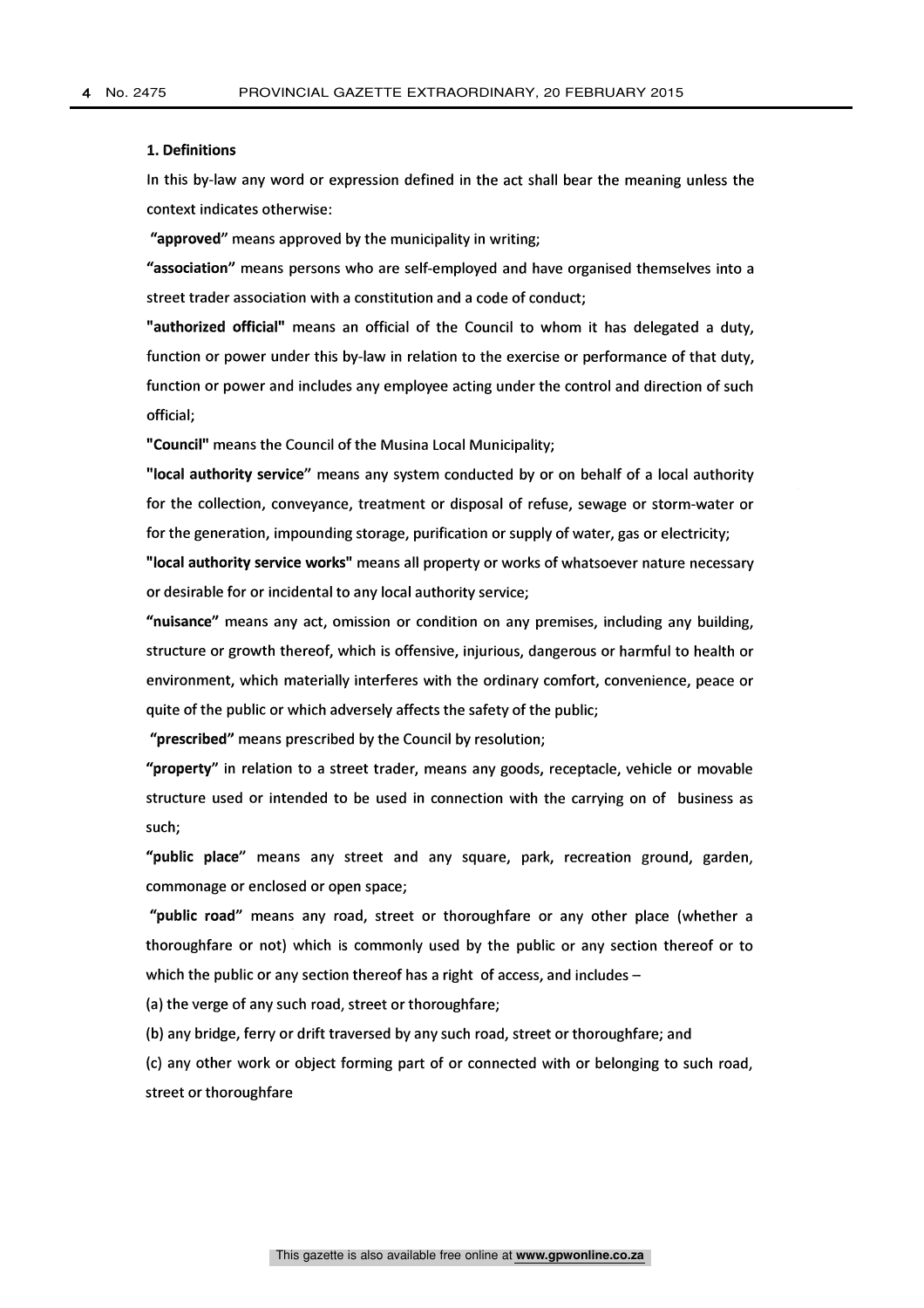"roadway" means that portion of a road, street or thoroughfare improved, constructed or intended for vehicular traffic which is between the edges of the roadway;

"sidewalk" means that portion of a verge intended for the exclusive use of pedestrians;

"street trader" means a person who carries on the business of street trading;

"street trading" means the selling of any goods or the supplying or offering to supply any service for reward, as a street vendor, peddlar or hawker in a public road or public place but does not include the sale of newspapers only;

"the Act" means the Business Act, 1991 (Act 71 of 1991), and includes the regulations made thereunder;

- "vehicle" includes -
- (a) a self-propelled vehicle;
- (b) a trailer;
- (c) a hand-drawn or propelled vehicle; and

"verge" means that portion of a road, street or thoroughfare, including the sidewalk, which is not the roadway or the shoulder.

#### 2. Applications for street trading

- (1) Any person who intends to carry on business of a street trader must make an application to the municipality and obtain a written approval as a street trader.
- (2) Any person whose application is unsuccessful, the municipality shall notify him or her in compliance with the Promotion of Administrative Justice Act, 2000 (Act 3 of 2000).

#### 3. Prohibitions

- (1) No person shall carry on the business of a street trader  $-$
- (a) at a place or an area declared under section 6A(2)(a) of the Act as a place or area in which the carrying on of street trading is prohibited;
- (b) on a verge, contiguous to:
- (i) a building belonging to, or occupied solely by the State or the Council;
- (ii) a church or other place of worship; or
- (iii) a building declared to be a national monument;
- (c) on a verge contiguous to a building in which business is being carried on by any person who solely or mainly sells goods of the same or similar nature as goods being sold by the street trader concerned, without the consent of that person;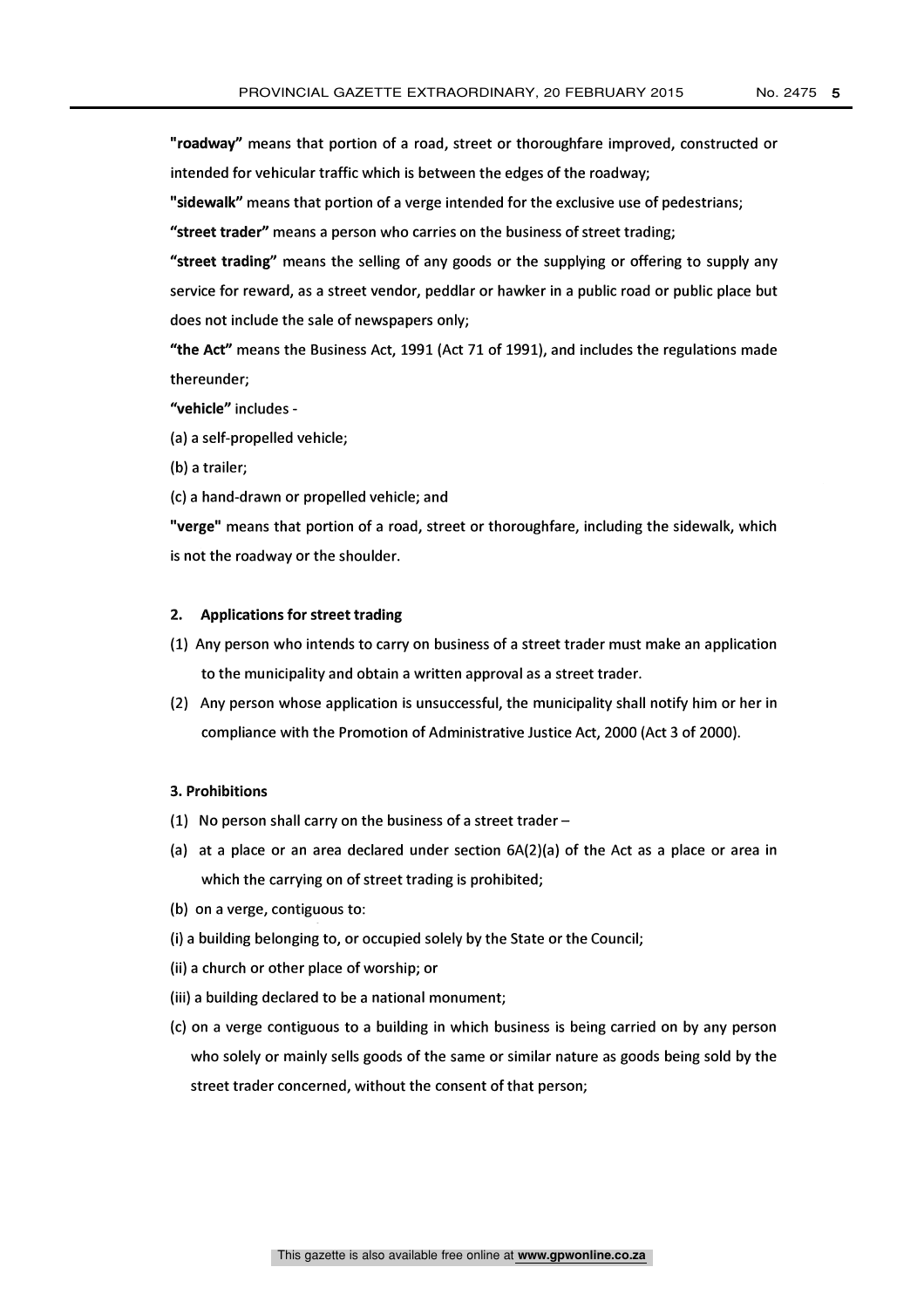- (d) on that half of a public road contiguous to a building used for residential purposes, if the owner or person in control or any occupier of the building objects thereto;
- (e) at a place where it substantially obstructs pedestrians in the use of a sidewalk or take up a position or deposit his or her property on a sidewalk so as to do so;
- (f) at a place where it causes an obstruction to vehicular traffic;
- (g) at a place where it causes an obstruction in front of:
- (i) an entrance to or exit from a building; and
- (ii) a fire hydrant;
- (h) on a stand or in any area contemplated in section 6A(3)(b) of the Act if he or she is not in possession of proof that he or she has hired such stand or area from the Council or that it has otherwise been allocated to him or her ;
- (i) in contravention of the terms and conditions of the lease or allocation to him or her of a stand or area contemplated in section 6A(3)(b) and (c) of the Act.

#### 4. Restrictions

- (1) No person carrying on the business of a street trader shall  $-$
- (a) if such business is carried on any public road or public place:
- (i) sleep overnight at the place of such business; or
- (ii) erect any permanent structure at the business site for the purpose of providing shelter without prior written approval of the Council,
- (b) carry on such business in such a manner as to:
- (i) create a nuisance;
- (ii) damage or deface the surface of any public place or any public or private property or
- (iii) create a traffic hazard;
- (c) other than in a refuse receptacle approved or provided by the council, accumulate, dump store or deposit or cause or permit to be accumulated, dumped, stored or deposited any litter on any land or premises or on any public road or public place;
- (d) obstruct access to a service or to service works of the Council or of the State or any statutory body;
- (e) interfere with the ability of persons using a sidewalk to view the goods displayed behind a shop display window or obscure such goods from view;
- (f) obstruct access to a pedestrian arcade or mall;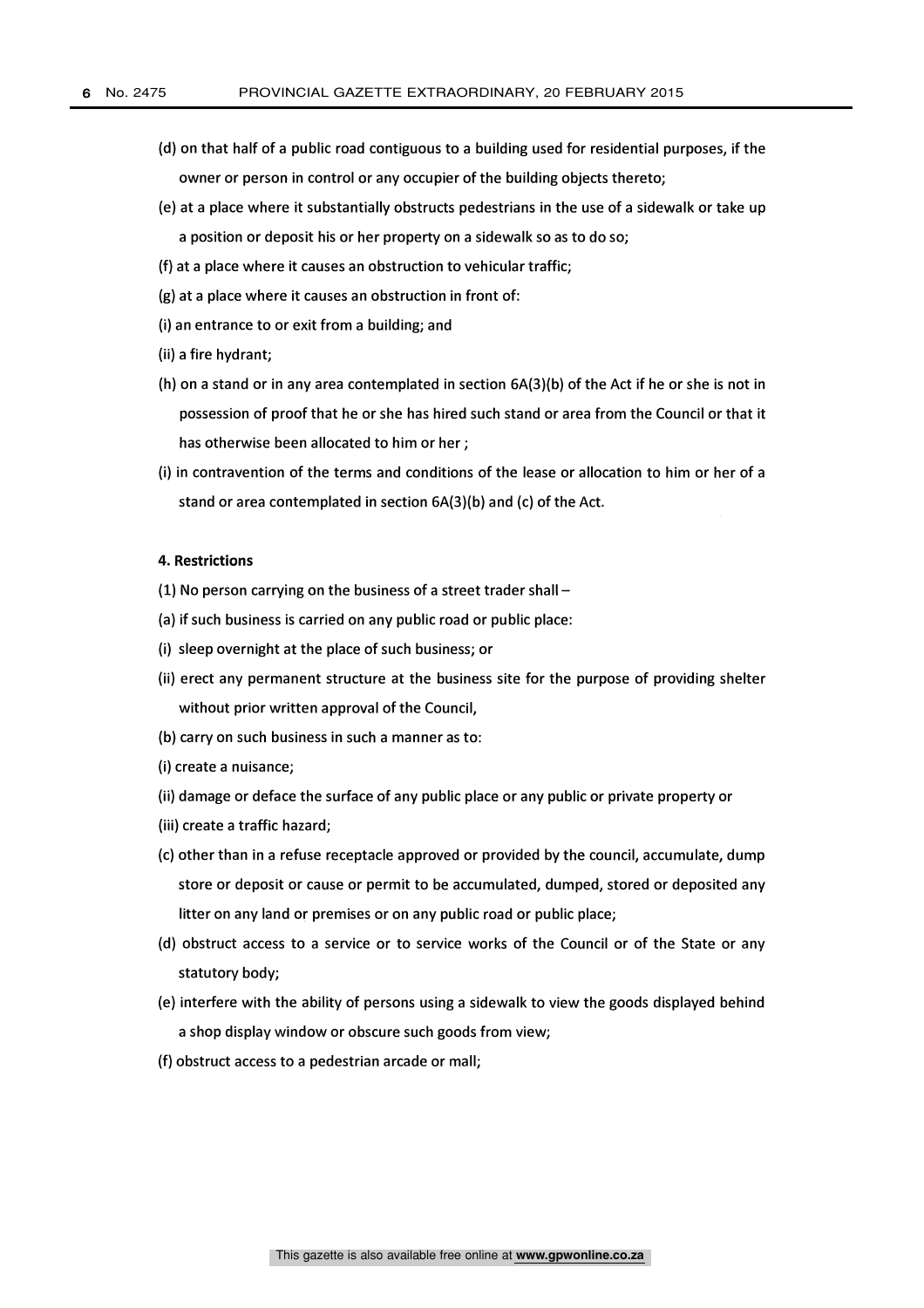(g) carry on business or take up a position or place his or her property on a portion of a sidewalk or public place in contravention of a notice or sign erected or displayed by the Council for the purpose of this by-law;

- (h) carry on such business in a place or area in contravention of any restriction imposed by Council resolution in terms of section 6A(2)(a) of the Act;
- (i) obstruct access to pedestrian crossings, parking or loading bays or other facilities for vehicular or pedestrian traffic;
- (j) obstruct access to or the use of street furniture such as bus passenger benches or shelters and queuing lines, refuse disposal bins, and other facilities designed for the use of the general public; or
- (k) obscure any road traffic sign displayed in terms of the National Road Traffic Act, 1996 (Act 93 of 1996), and regulations made thereunder or any marking, notice or sign displayed or made in terms of this by-law.
- (2) The council shall reserve the right to restrict the number of street traders and street trader associations.

#### 5. Cleanliness of place of business and protection of public health

- (1) Every street trader shall-
- (a) unless prior written approval exempting him or her from the provisions of this paragraph has been given by the Council, daily remove from any public road or public place at the end of each trading day or at the conclusion of trading all goods, moveable structures, waste, packaging material, stock and equipment of whatsoever nature which are utilized in connection with such trading;
- (b) carry on this business in such a manner as not to be a danger or threat to public health or public safety;
- (c) at the request of an officer or an employee of the Council move or remove anything so that the place of business may be cleaned;
- (d) keep the area or stand occupied by him or her for the purpose of his or her business as well as his or her property in a clean and sanitary condition and free of litter; or
- (e) if his or her activities involve the cooking or other preparation of food, take steps to ensure that no fat oil or substance drops or overflows onto the surface of a sidewalk or splashes against a building or other structure.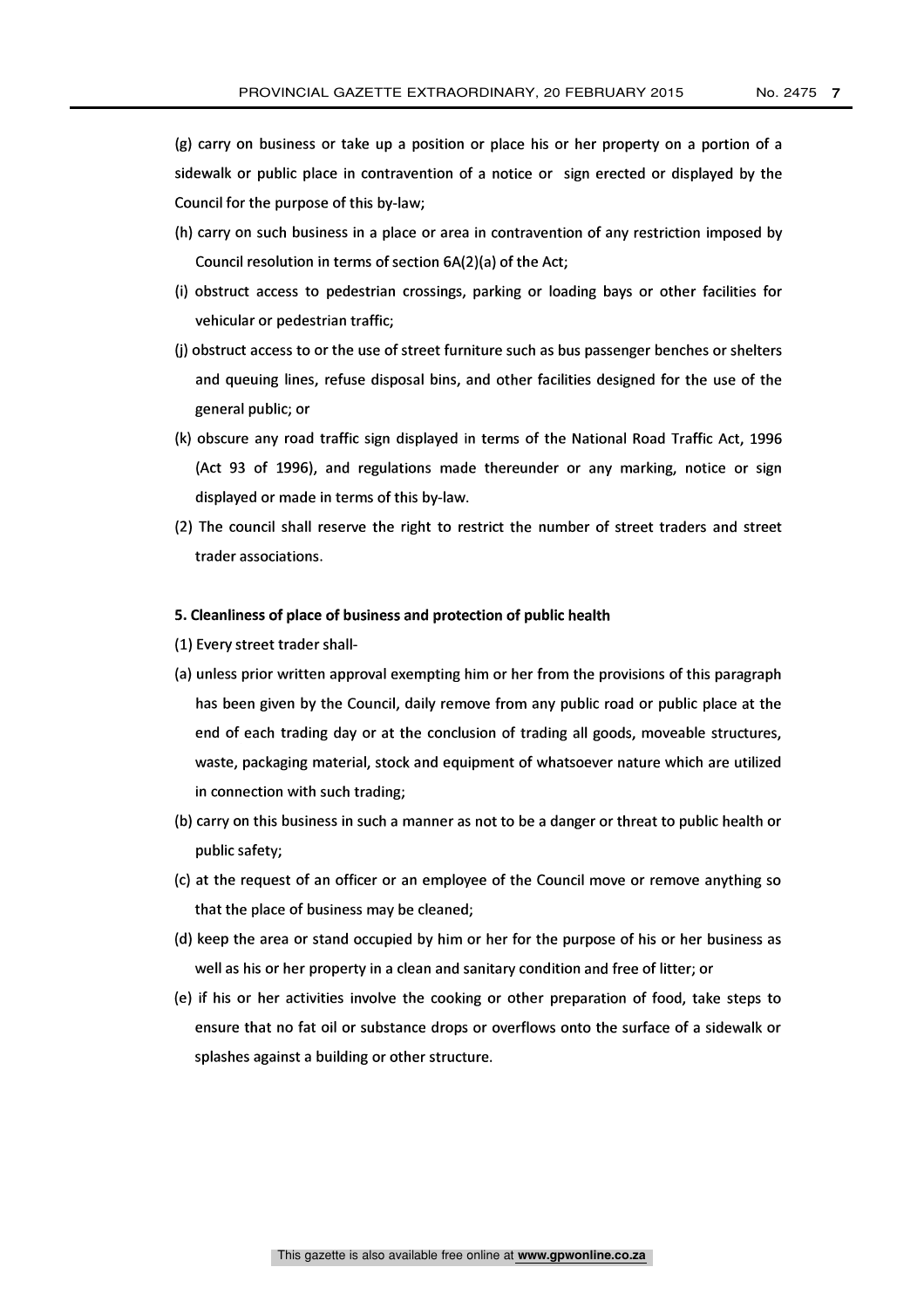#### 6. Trading in parks and gardens

(1) No street trader shall carry on business in a garden or park to which the public has the right of access except with the prior written approval of the Council's Municipal Manager or other authorized official and in compliance with an conditions imposed by him or her when granting such consent.

#### 7. Objects used for display of goods

- (1) A street trader shall ensure that any structure, container, surface or other object used by him or her for the preparation, display, storage, or transportation of goods:
- (a) is maintained in a good state of repair and in a clean and sanitary condition, and
- (b) is not so placed or stacked so as to constitute a danger to any person or so as to be likely to injure any person.

#### 8. Removal and impoundment

- (1) An officer may remove and impound goods-
- (a) which he or she reasonably suspects are being used or are intended to be used or have been used in or in connection with the carrying on of any business of a street trade, and
- (b) which he or she finds at a place where the carrying on of such business is restricted in terms of section 3(h) or section 5 or prohibited in terms of section 3(a) to (g) and which in his or her opinion constitutes an infringement of such provision, whether or not such goods are in the possession or under the control of any person at the time of such removal or impoundment.
- (2) Any officer acting in terms of sub-section (1) shall -
- (a) except in the case of goods which have been left or abandoned issue to the person carrying on the business of street trader a receipt of any goods so removed and impounded; and
- (b) forthwith deliver any such goods to the authorized official.
- (3) The municipality is not liable for any loss for damage to any goods removed and impounded in terms of this section.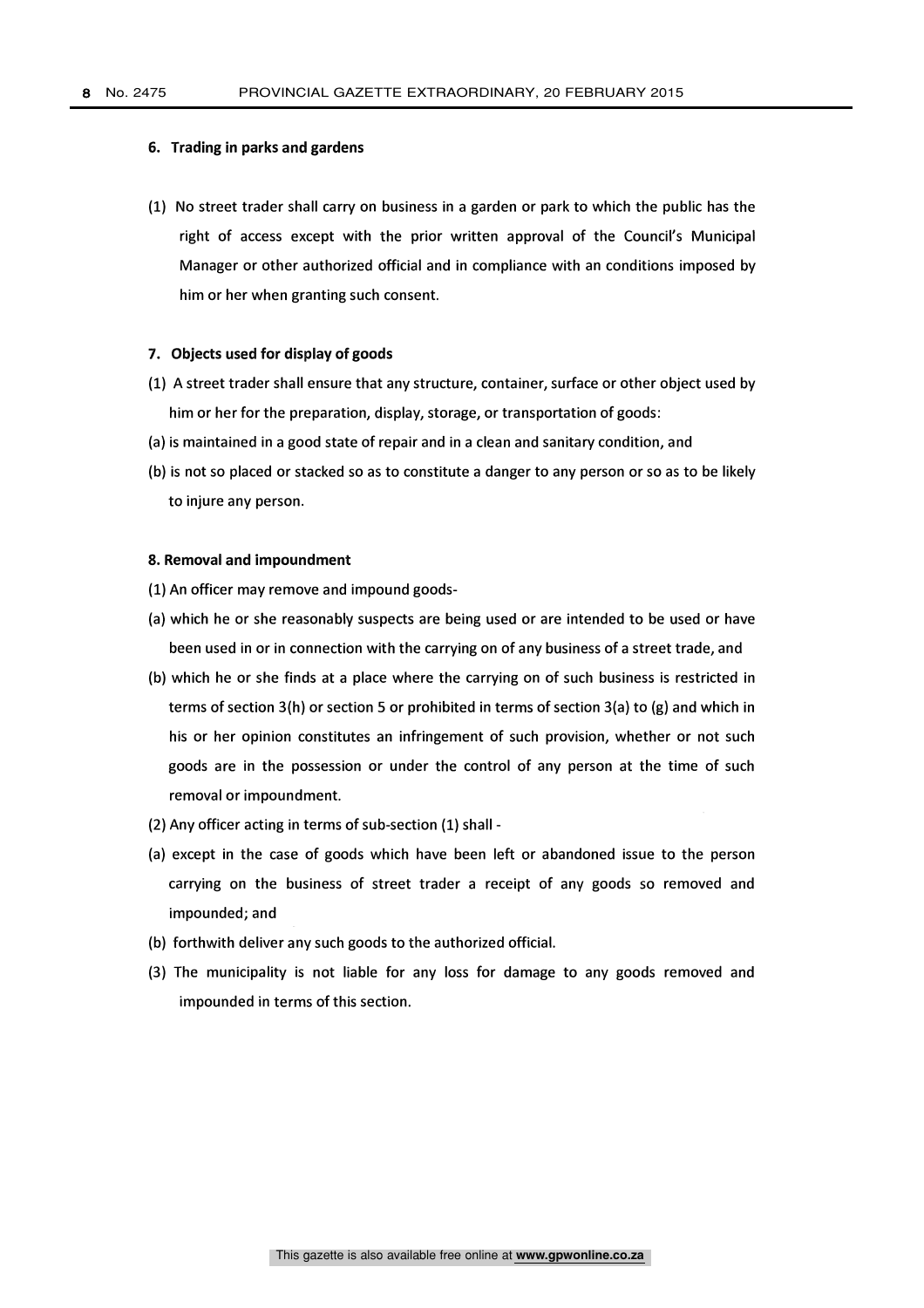#### 9. Disposal of impounded goods

- (1) Any perishable goods removed and impounded in terms of section 8 (1) may at any time after the impoundment thereof be sold or destroyed by the Council and in the case of a sale of such foods the proceeds thereof less any expenses incurred by the Council in connection with the removal, impoundment and sale of such goods, shall, upon presentation of the relevant receipt issued in terms of section 8 (2)(a), be paid to the person who was the owner of such goods when such goods were impounded. If such owner fails to claim the said proceeds within three months of the date on which such goods were sold, such proceeds shall be forfeited to the Council.
- (2) The owner of any goods (other than perishable goods), impounded in terms of section 8(1) who wishes to claim the return of such goods shall, within a period of one month of the date of the impoundment of such goods, apply to the Council and shall present the relevant receipt issued in terms of section 8(2)(a), failing which such goods may be sold by the Council and in the event of sale of such goods the provisions relating to the proceeds of a sale shall apply.
- (3) If the owner of any goods impounded in terms of section 8(1) claims the return of such goods from the Council and such owner is unable or refuses to refund any expenses incurred by the Council in connection with the removal and impoundment of such goods, such goods may be sold by the Council and proceeds of any sale of such goods less any such expenses and the cost of such sale shall be paid to such owner.
- (4) In the event of the proceeds of any sale of goods contemplated by this section not being sufficient to defray any expenses incurred by the Council in connection with the removal, impoundment and sale of such goods, the owner of such goods shall remain liable for so much of such expenses as is not defrayed by the proceeds of the sale of such goods.

#### 10. Offences and penalties

- (1) Any person who-.
- (a) contravenes or fails to comply with any provision of this by-law;
- (b) ignores, disregards or disobeys any notice, sign or marking displayed or erected for the purpose of this by-law;
- (c) contravenes or fails to comply with any approval or condition granted or imposed in terms of this by-law;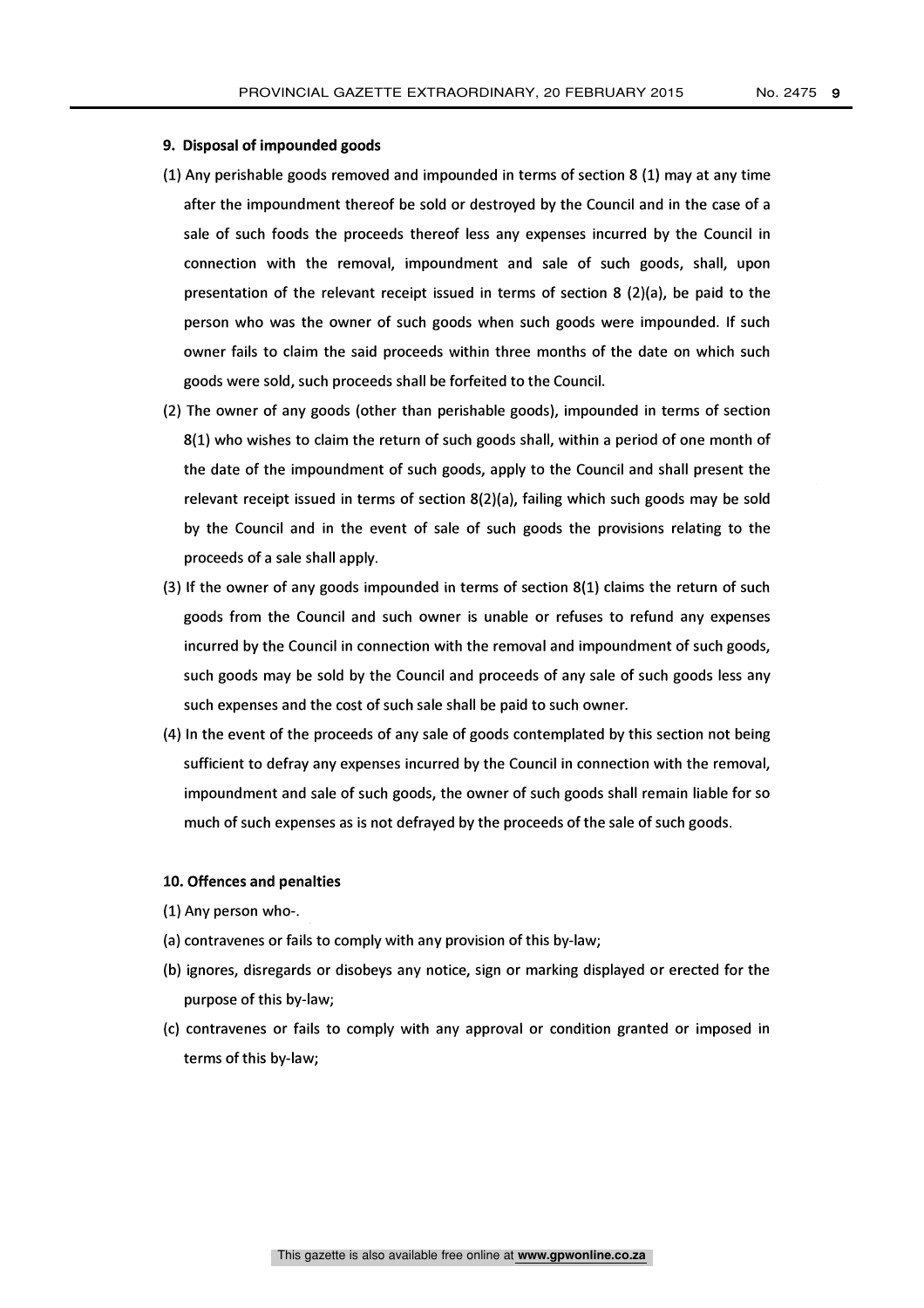- (d) for the purpose of this by-law make a false statement knowing it to be false in a material respect or deliberately furnishes false or misleading information to an authorized official or officer; or
- (e) threatens, resists, interferes with or obstructs an authorized official, officer or employee of the Council in the performance of his powers, duties or functions under this by-law, shall be guilty of an offence and on conviction be liable to a fine of five hundred rand or imprisonment for a period not exceeding three months.
- (2) When an employee of a street trader performs any act or is guilty of any omission which constitutes an offence under this by-law the employer shall be deemed to have performed the act or to be guilty of the omission himself or herself and he or she can prove that -
- (i) in performing the act or being guilty of the omission the employee was acting without his or her knowledge or permission;
- (ii) all reasonable steps were taken by him or her to prevent the act or omission; and
- (iii) it was not within the scope of the authority or the course of the employment of the employee to perform an act of the kind in question.
- (3) The fact that an employer issued instructions forbidding any act or omission shall not of itself be accepted as sufficient proof that he or she took all steps referred to in paragraph (b) of that sub section.
- (4) When an employer is by virtue of the provisions of sub-section (2) liable for anything done or omitted by his or her employee, then that employee shall also be liable to prosecution for the offence.

#### 11. Repeal

Street trading by-law published before the establishment of Musina Local Municipality in 2000 or any other by-law published dealing with street trading are hereby repealed.

#### 12. Short title and commencement

This by-law is called Musina Local Municipality Street trading by-law and shall come into operation on the date of publication in the provincial gazette.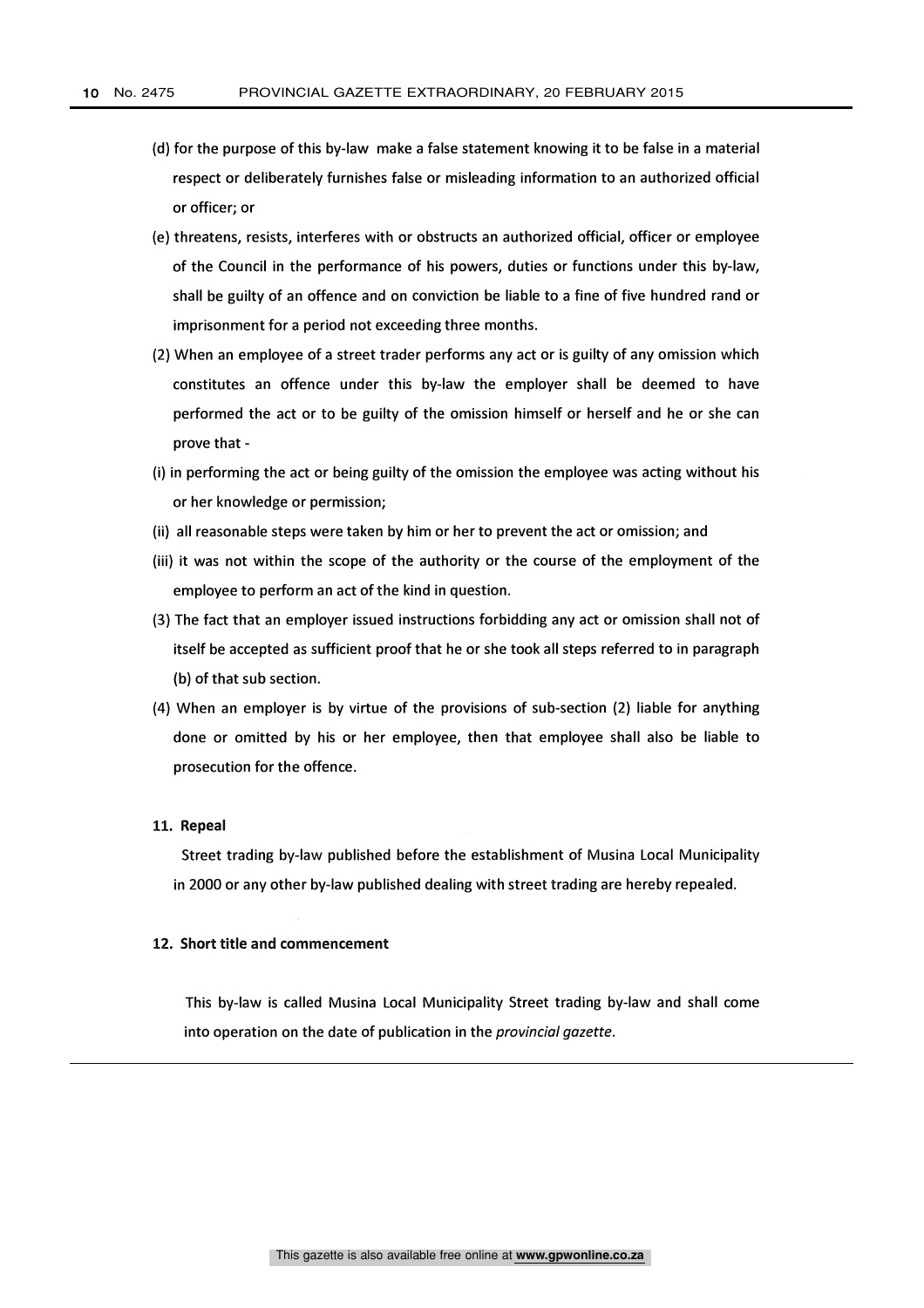This gazette is also available free online at **www.gpwonline.co.za**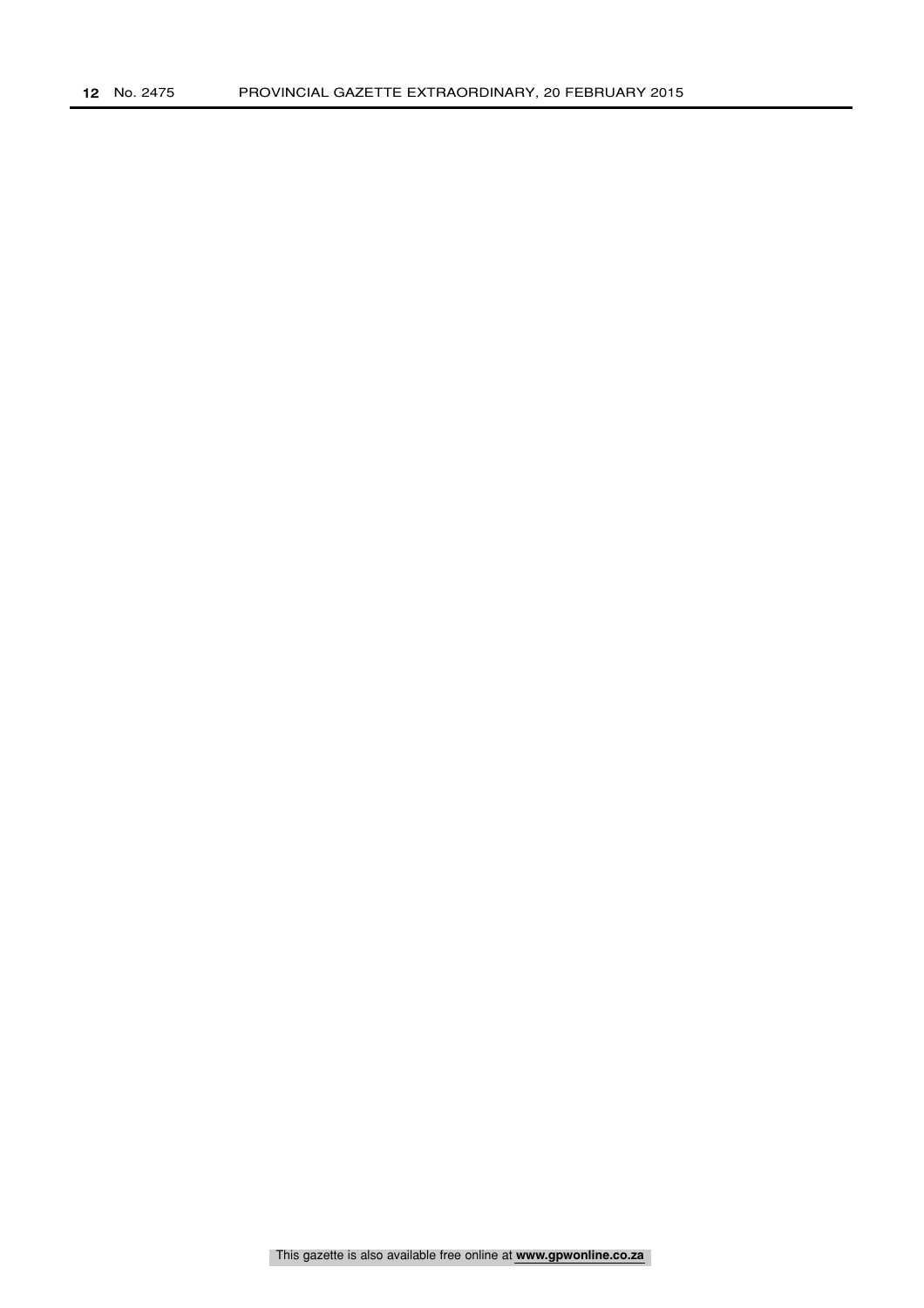This gazette is also available free online at **www.gpwonline.co.za**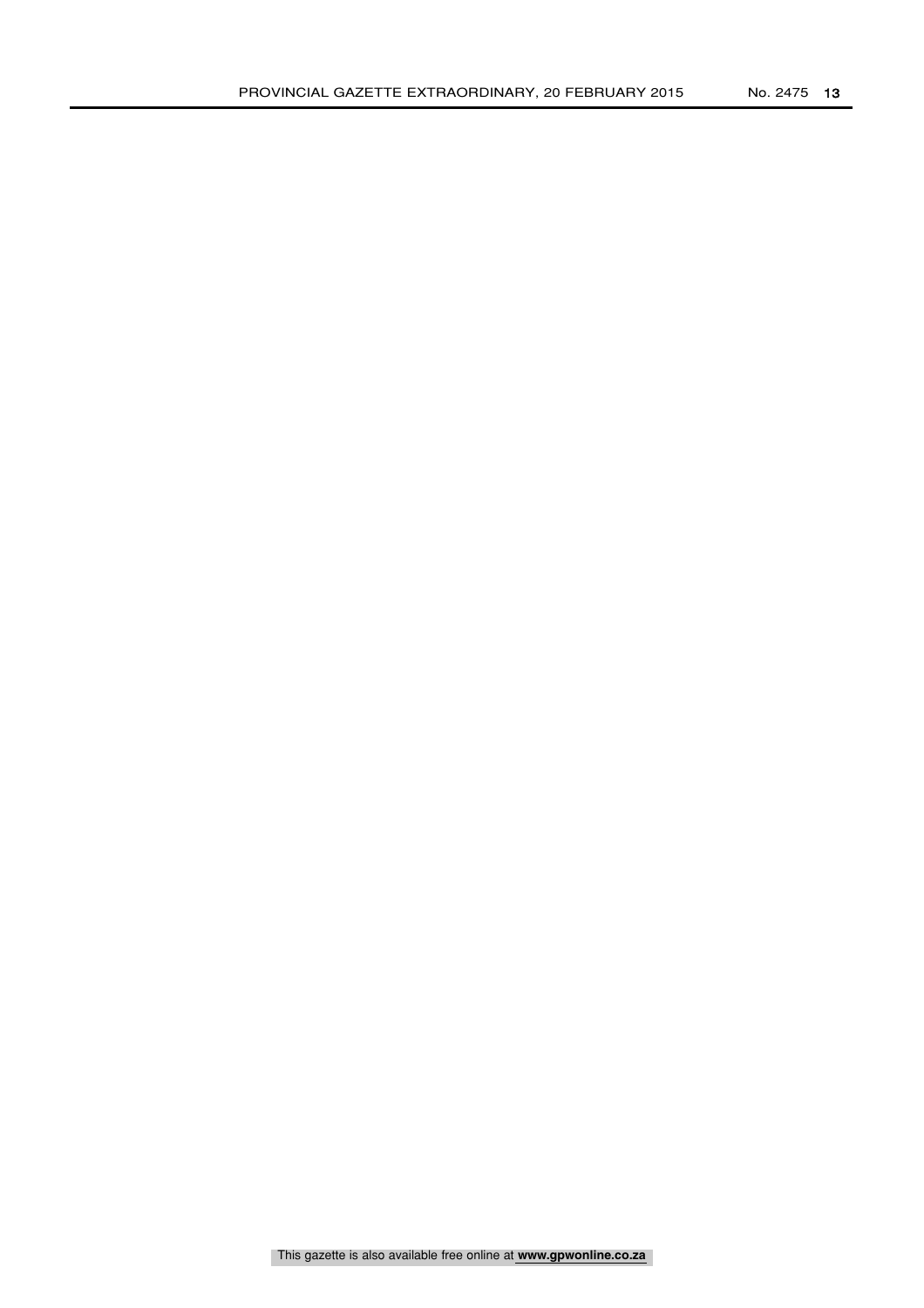14 No. 2475 PROVINCIAL GAZETTE EXTRAORDINARY, 20 FEBRUARY 2015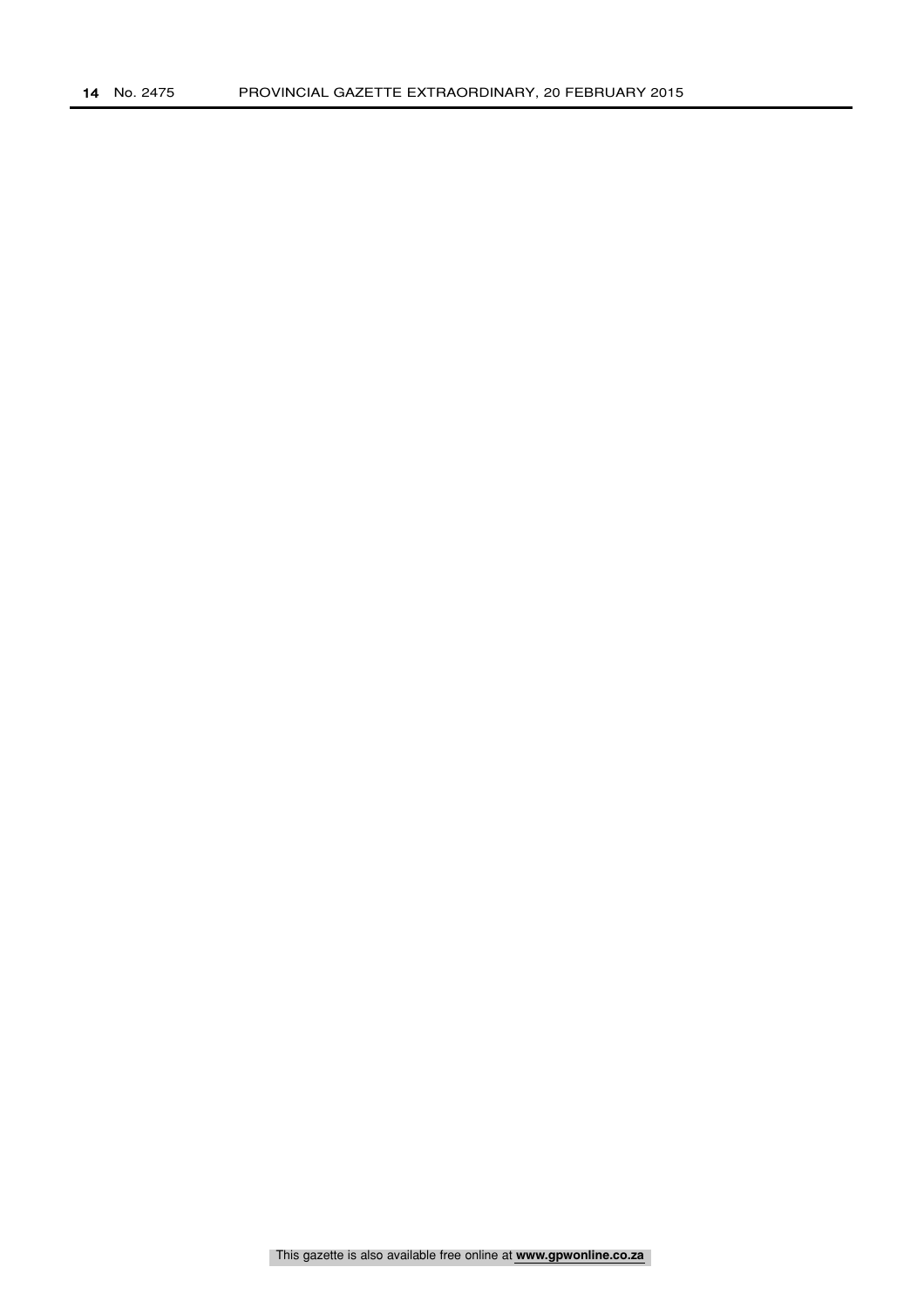This gazette is also available free online at **www.gpwonline.co.za**